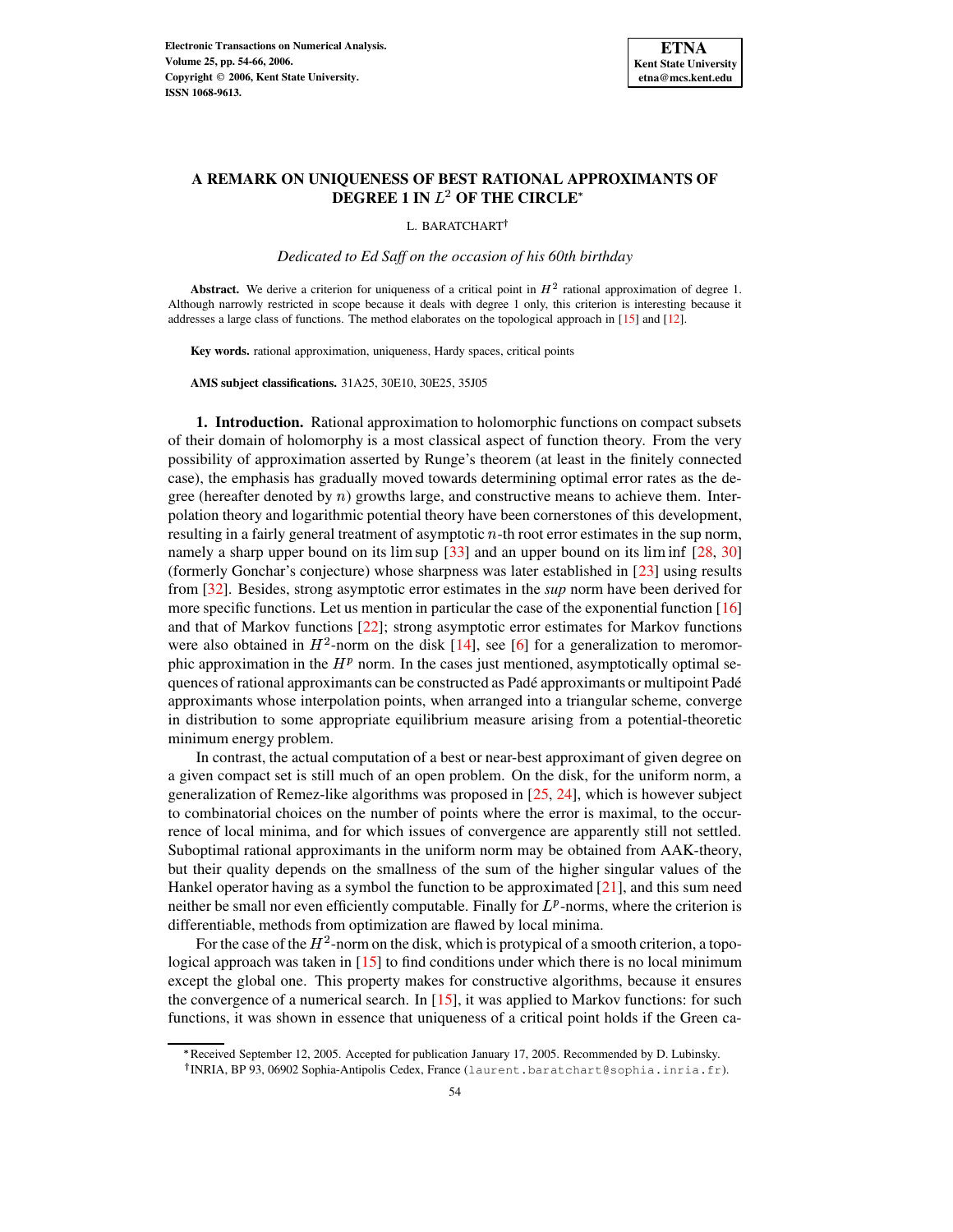#### UNIQUENESS OF RATIONAL APPROXIMANTS OF DEGREE ONE 55

pacity of the support of the defining measure is less than an absolute constant. But it is in [\[12\]](#page-12-1) that the connection of the method with interpolation theory was realized and exploited, to the effect that normality and regular error decay of certain multipoint Pade´ interpolants imply the desired uniqueness property. In particular, it was proved in [\[12\]](#page-12-1) that uniqueness of a critical point in  $H^2$ -rational approximation to the exponential function holds in all degree sufficiently large. The same result was established for Markov functions whose defining measure satisfies the Szegö condition [\[13\]](#page-12-13), see [\[4\]](#page-11-1) for a more extensive discussion. Contrary to [\[15\]](#page-12-0), however, these last two results are not fully constructive in that no lower bound was given on the degree that ensures uniqueness.

The modest objective of the present paper is to give a criterion for uniqueness of a critical point in rational  $H^2$  approximation *of degree* 1. Although narrowly restricted in scope, the criterion is interesting in that it is easily checked and addresses a large class of functions. It is to be hoped that suitable generalizations of the estimates below will allow one to handle higher degree as well.

The method is still that of  $[15]$  and  $[12]$ , except that the estimation of the second derivative proceeds differently. The organization of the paper is as follows. In the next section we set up the notations, and in section [3](#page-2-0) we state the rational approximation problem under study. The critical point theory that we need is recalled in section  $4$ , while section  $5$  is devoted to the proof of our uniqueness criterion in degree 1.

**2. Notations and preliminaries.** We let  $T$  be the unit circle and  $D$  the open unit disk in the complex plane. We further denote by  $L^2 = L^2(\mathbb{T})$  the familiar Lebesgue space with respect to normalized arclength measure on  $\mathbb{T}$ . The Hardy space  $H^2$  of the unit disk is the closed subspace of  $L^2$  consisting of those functions whose Fourier coefficients of strictly negative index do vanish. By definition  $H^2$  is thus a Hilbert subspace of  $L^2$ .

It is a classical fact [\[18,](#page-12-14) [26,](#page-12-15) [20\]](#page-12-16) that members of  $H^2$  are in one-to-one correspondence with nontangential limits of those functions g holomorphic in  $\mathbb D$  whose  $L^2$  means remain uniformly bounded over all circles centered at  $0$  of radius less than  $1$ :

<span id="page-1-0"></span>
$$
\sup_{0 < r < 1} \int_0^{2\pi} |g(re^{i\theta})|^2 \, d\theta < \infty.
$$

This allows one to alternatively regard members of  $H^2$  as holomorphic functions in the variable  $z \in \mathbb{D}$ ; the extension from  $\mathbb{T}$  to  $\mathbb{D}$  is actually obtained through a Cauchy as well as a Poisson integral. Without further notice, we shall consider Hardy functions either as functions of  $e^{i\theta} \in \mathbb{T}$  or as functions of  $z \in \mathbb{D}$ , whichever is more convenient.

From [\(2.1\)](#page-1-0) and Parseval's theorem, it follows by easily that

$$
g(z) \in H^2
$$
 iff  $g(z) = \sum_{j=0}^{\infty} a_j z^j$ , with  $\sum_{j=0}^{\infty} |a_j|^2 < \infty$ .

Next, we introduce the Hardy space  $\overline{H}_0^2$  of the complement of the disk, consisting of  $L<sup>2</sup>$  functions whose Fourier coefficients of non-negative index do vanish; these are precisely the complex conjugates of  $H^2$ -functions with zero mean, and they can in turn be viewed as nontangential limits of those functions holomorphic in  $\overline{\mathbb{C}}\setminus\overline{\mathbb{D}}$  that vanish at infinity and have uniformly bounded  $L^2$  means over all circles centered at 0 of radius bigger than 1. Note that a function belongs to  $\overline{H}_0^2$  if, and only if it is of the form  $e^{-i\theta} \overline{g(e^{i\theta})}$  for some  $g \in H^2$ . In other words, the map  $h \to h^{\sigma}$ , where

<span id="page-1-1"></span>
$$
(2.2) \t\t\t h^{\sigma}(z) := \frac{1}{z} \overline{h(\frac{1}{\overline{z}})},
$$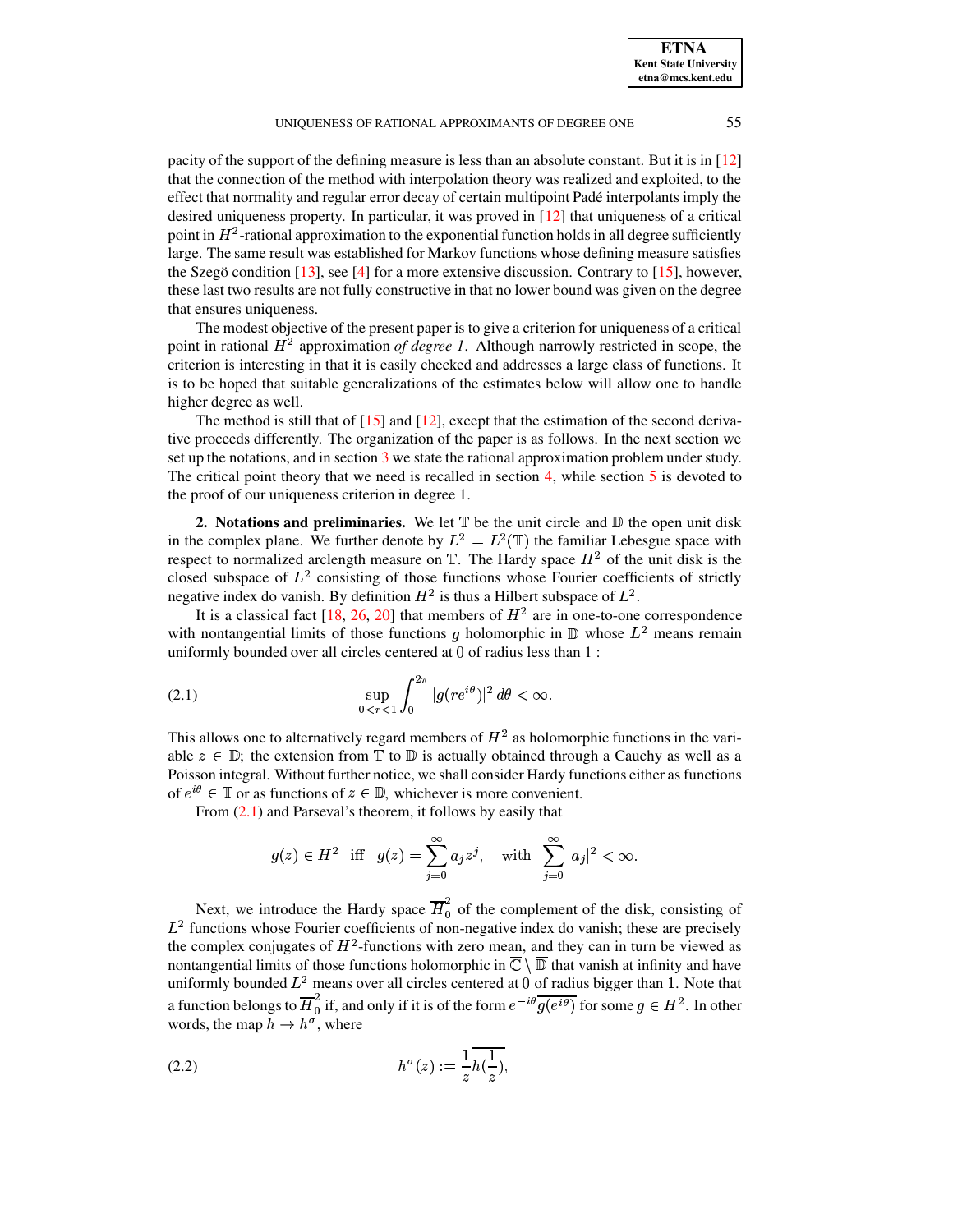is a bijection from  $H^2$  onto  $\overline{H}_0^2$ . Clearly, this correspondence is involutive and isometric. In particular, it holds that

<span id="page-2-2"></span>
$$
f(z) \in \overline{H}_0^2
$$
 iff  $f(z) = \sum_{k=1}^{\infty} b_k z^{-k}$ , with  $\sum_{k=1}^{\infty} |b_k|^2 < \infty$ ,

and by Parseval's theorem again we have the orthogonal decomposition:

$$
(2.3) \t\t\t\t L^2 = H^2 \oplus \overline{H}_0^2.
$$

Note in passing that the scalar product in  $L^2$  can be rewritten as a line integral:

<span id="page-2-4"></span>(2.4) 
$$
\langle f, g \rangle = \frac{1}{2\pi} \int_0^{2\pi} f(e^{i\theta}) \overline{g(e^{i\theta})} \, d\theta = \frac{1}{2i\pi} \int_{\mathbb{T}} f(\xi) g^{\sigma}(\xi) \, d\xi.
$$

Restricting to functions with real Fourier coefficients, one defines analogously  $L^2_{\mathbb{R}}$ ,  $H^2_{\mathbb{R}}$ , and  $\overline{H}_{0,\mathbb{R}}^2$ ; these are *real* Hilbert spaces. All the previous considerations apply, in particular it is still true that  $h \to h^{\sigma}$  is an involutive isometry from  $H_{\mathbb{R}}^2$  onto  $\overline{H}_{0,\mathbb{R}}^2$ .

We will denote by  $\mathcal{P}_n$  the space of algebraic polynomials with complex coefficients of degree at most n, and by  $\mathcal{M}_n$  the set of *monic* polynomials of exact degree n whose roots lie in  $\mathbb D$ . Taking the coefficients –except the leading one which is 1– as coordinates,  $\mathcal M_n$ becomes an open subset of  $\mathbb{C}^n$ . Its closure  $\mathcal{M}_n$  consists of monic polynomials whose roots lie in  $\overline{\mathbb{D}}$ ; its boundary  $\partial \mathcal{M}_n$  is the set of monic polynomials whose roots have modulus at most 1 and at least one of them has modulus 1. For  $p \in P_n$ , we denote by  $\tilde{p}$  the *reciprocal* polynomial of  $p$ :

<span id="page-2-1"></span>
$$
\widetilde{p}(z) \stackrel{\Delta}{=} z^n \overline{p(1/\bar{z})}, \quad p \in \mathcal{P}_n,
$$

whose roots are reflected from those of  $p$  across the unit circle and whose modulus on  $\mathbb T$  is the same as the modulus of p. We offer a word of warning about this notation: if  $n' > n$ and  $p \in P_n$  is considered as a member of  $P_{n'}$  whose leading coefficients do vanish, the two definitions of  $\tilde{p}$  are inconsistent. For that reason, we always specify the value of  $n$  under consideration, as was done in equation [\(2.5\)](#page-2-1).

The symbols  $\mathcal{P}_{n,\mathbb{R}}, \mathcal{M}_{n,\mathbb{R}}$ ,  $\mathcal{M}_{n,\mathbb{R}}$  and  $\partial \mathcal{M}_{n,\mathbb{R}}$  refer to the preceding notions for polynomials with *real* coefficients. This time, of course,  $\mathcal{M}_{n,\mathbb{R}}$ ,  $\mathcal{M}_{n,\mathbb{R}}$ , and  $\partial \mathcal{M}_{n,\mathbb{R}}$  are regarded as subsets of  $\mathbb{R}^n$  rather than  $\mathbb{C}^n$ 

We further let  $\mathcal{R}_{m,n}$  be the set of rational functions of type  $(m,n)$ , *i.e.* that can be written in the form  $p/q$  where  $p \in {\cal P}_m$  and  $q \in {\cal P}_n \setminus \{0\}$ ; we write  ${\cal R}_{m,n,\mathbb{R}}$  for rational functions with real coefficients, that is if we can choose  $p \in \mathcal{P}_{m,\mathbb{R}}$  and  $q \in \mathcal{P}_{n,\mathbb{R}}$ . By definition, the *degree* of a rational function is  $\max\{m, n\}$  where m, n are such that the function belongs to  ${\cal R}_{m,n}$  but not to  ${\cal R}_{m',n'}$  whenever  $m' < m$  or  $n' < n$ .

Note that a rational function belongs to  $H^2$  if, and only if its poles lie in  $\mathbb{C} \setminus \mathbb{D}$ , and to  $H^2_{\mathbb{R}}$  if, in addition, it has real coefficients. A rational function belongs to  $\overline{H}^2_0$  (resp.  $\overline{H}^2_{0,\mathbb{R}}$ ) if, and only if it lies in  $\mathcal{R}_{n-1,n}$  (resp.  $\mathcal{R}_{n-1,n,\mathbb{R}}$ ) for some n and its poles lie in  $\mathbb{D}$ .

<span id="page-2-0"></span>**3.**  $L^2$  **rational approximation.** We consider the following rational approximation problem:

 $(f, n)$ : Given  $f \in \overline{H}_0^2$  and some positive  $\frac{a}{a}$  and some positive integer *n*, minimize

<span id="page-2-3"></span>¢ ¢ ¢ ¢ ha£ ¢ ¢ ¢ ¢+¤¥ (3.1)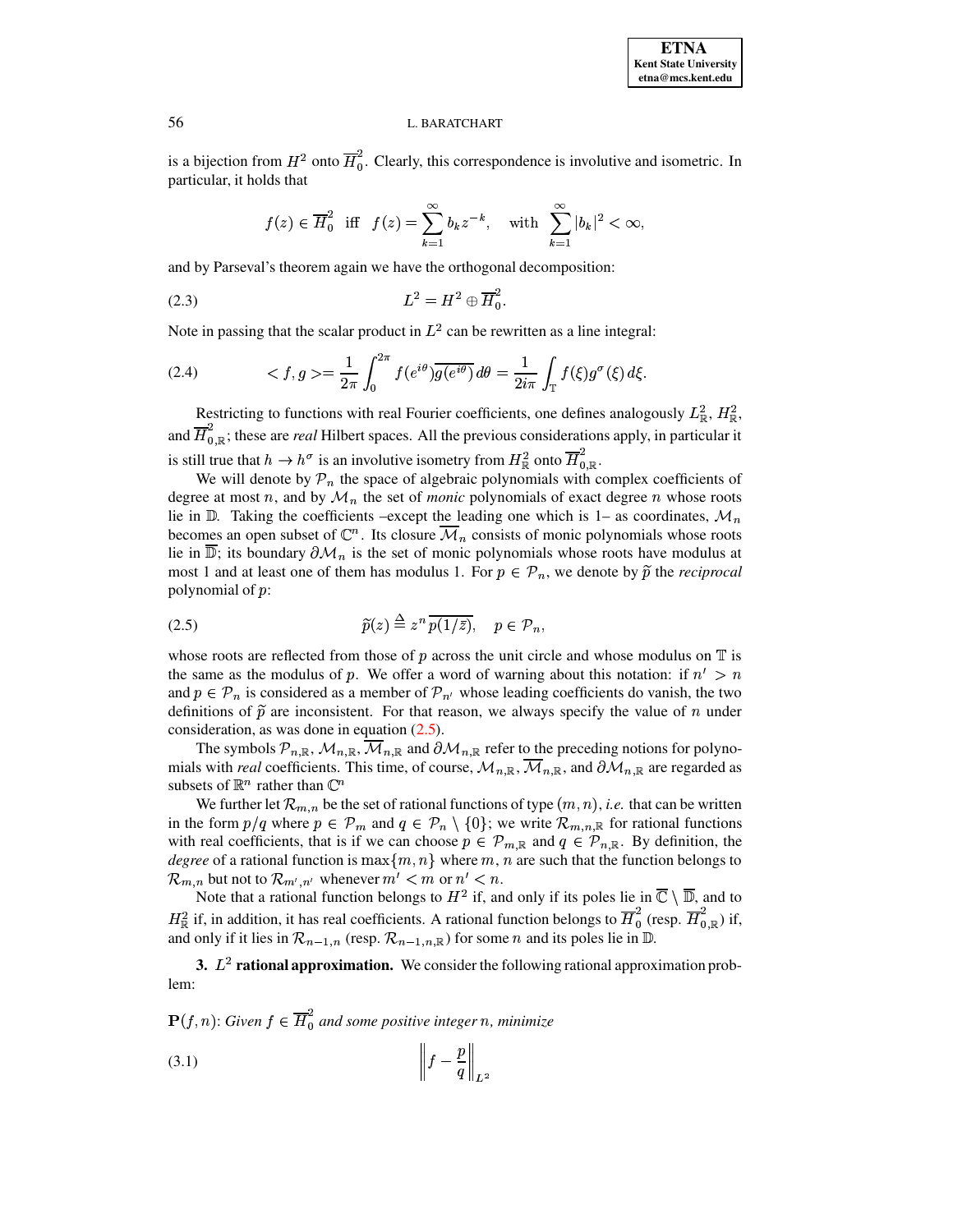**ETNA Kent State University etna@mcs.kent.edu**

*as*  $p/q$  ranges over  $\mathcal{R}_{n-1,n}$ .

The version with real coefficients is

 $\mathbb{R}(f, n)$ : Given  $f \in \overline{H}_{0, \mathbb{R}}^2$  and some position  $\int_{0}^{2}$  *and some positive integer n, minimize* 

<span id="page-3-0"></span>¢ ¢ ¢ ¢ h§£ ¢ ¢ ¢ ¢ ¤¥ (3.2)

 $as\ p/q\ ranges\ over\ R_{n-1,n,\mathbb{R}}.$ 

*lq ranges over*  $\mathcal{R}_{n-1,n,\mathbb{R}}$ .<br>On applying [\(2.2\)](#page-1-1), problems  $\mathbf{P}(f,n)$  and  $\mathbf{P}_{\mathbb{R}}(f,n)$  are immediately seen to be respectively equivalent to

 $U(g, n)$ : Given  $g \in H^2$  and some positive integer *n*, minimize

$$
\left\|\,g-\frac{p}{q}\,\right\|_{L^2}
$$

*as*  $p/q$  ranges over  $\mathcal{R}_{n-1,n}$ 

 $\frac{1}{2}$ and

 $\mathcal{H}_{\mathbb{R}}(g,n)$ : Given  $g \in H^2_{\mathbb{R}}$  and some positive integer *n*, minimize

$$
\left\|\,g-\frac{p}{q}\right\|_{L^2}
$$

 $as\ p/q\ ranges\ over\ R_{n-1,n,\mathbb{R}}.$ 

*lq ranges over*  $\mathcal{R}_{n-1,n,\mathbb{R}}$ .<br>Although  $\mathbf{P}'(g,n)$  and  $\mathbf{P}'$  $\mathcal{L}_{n-1,n,\mathbb{R}}$ .<br>  $n)$  and  $\mathbf{P'}_{\mathbb{R}}(g,n)$  may lo *n*) may look more natural than  $\mathbf{P}(f,n)$  and  $\mathbf{P}_{\mathbb{R}}(f,n)$ , we rather deal with the latter which are slightly easier to handle. Indeed, by partial fraction we rather deal with the latter which are slightly easier to handle. Indeed, by partial fraction expansion, it is easily checked from [\(2.3\)](#page-2-2) that a solution to  $P(f, n)$  (resp.  $P_{\mathbb{R}}(f, n)$ ) must lie in  $\mathcal{R}_{n-1,n} \cap \overline{H}_0^2$  (resp.  $\mathcal{R}_{n-1,n,\mathbb{R}} \cap \overline{H}_{0,\mathbb{R}}^2$ ), therefore its poles (which are the most important quantities) remain in a bounded set, namely  $\mathbb D$ . We also mention that, surprisingly perhaps,  $\mathbf P(f, n)$  does not supersede  $\mathbf P_{\mathbb R}(f, n)$  in that a best approximant from  $\mathcal R_{n-1,n}$  to  $f \in \overline{H}_{0,\mathbb R}^2$ .  $h(f, n)$  does not supersede  $\mathbf{P}_{\mathbb{R}}(f, n)$  in that a best approximant from  $\mathcal{R}_{n-1,n}$  to  $f \in \overline{H}_{0,\mathbb{R}}^2$  $\frac{2}{\sqrt{3}}$ may fail to belong to  $\mathcal{R}_{n-1,n,\mathbb{R}}$ . However, the two problems can be approached in a parallel manner so we often dispense with explanations on both cases, leaving it to the reader to transpose the arguments from one case to the other.

The first issue to be addressed is that of existence. The following proposition can be gathered from [\[19,](#page-12-17) [27,](#page-12-18) [33,](#page-12-2) [31,](#page-12-19) [17,](#page-12-20) [8,](#page-11-2) [7\]](#page-11-3) but we provide a proof for the ease of the reader.<br>PROPOSITION 3.1. *Problems*  $P(f, n)$  and  $P_R(f, n)$  have a solution; moreover,

<span id="page-3-1"></span> $h(f, n)$  and  $\mathbf{P}_{\mathbb{R}}(f, n)$  have a solution; moreover, any *solution has exact degree n unless*  $f \in \mathcal{R}_{n-2,n-1}$ .

*Proof.* We restrict ourselves to  $\mathbf{P}(f, n)$ , the case of  $\mathbf{P}_{\mathbb{R}}(f, n)$  being argued the same Let  $p^{(k)}/q^{(k)}$  be a minimizing sequence for  $\mathbf{P}(f, n)$ . For fixed  $q \in \mathcal{M}_n$ , the minimum way. Let  $p^{(k)}/q^{(k)}$  be a minimizing sequence for  $P(f, n)$ . For fixed  $q \in M_n$ , the minimum in  $(3.1)$  (resp.  $(3.2)$ ) is attained when p is the orthogonal projection of f onto the linear subspace  $\mathcal{P}_{n-1}/q$  of rational functions in  $\overline{H}_0^2$  with denominator q. Therefore, we may as well assume for each k that  $p^{(k)}/q^{(k)}$  is the orthogonal projection of f onto  $\mathcal{P}_{n-1}/q^{(k)}$ , and in particular that

$$
\left\| \frac{p^{(k)}}{q^{(k)}} \right\|_{L^2} \le \| f \|_{L^2}.
$$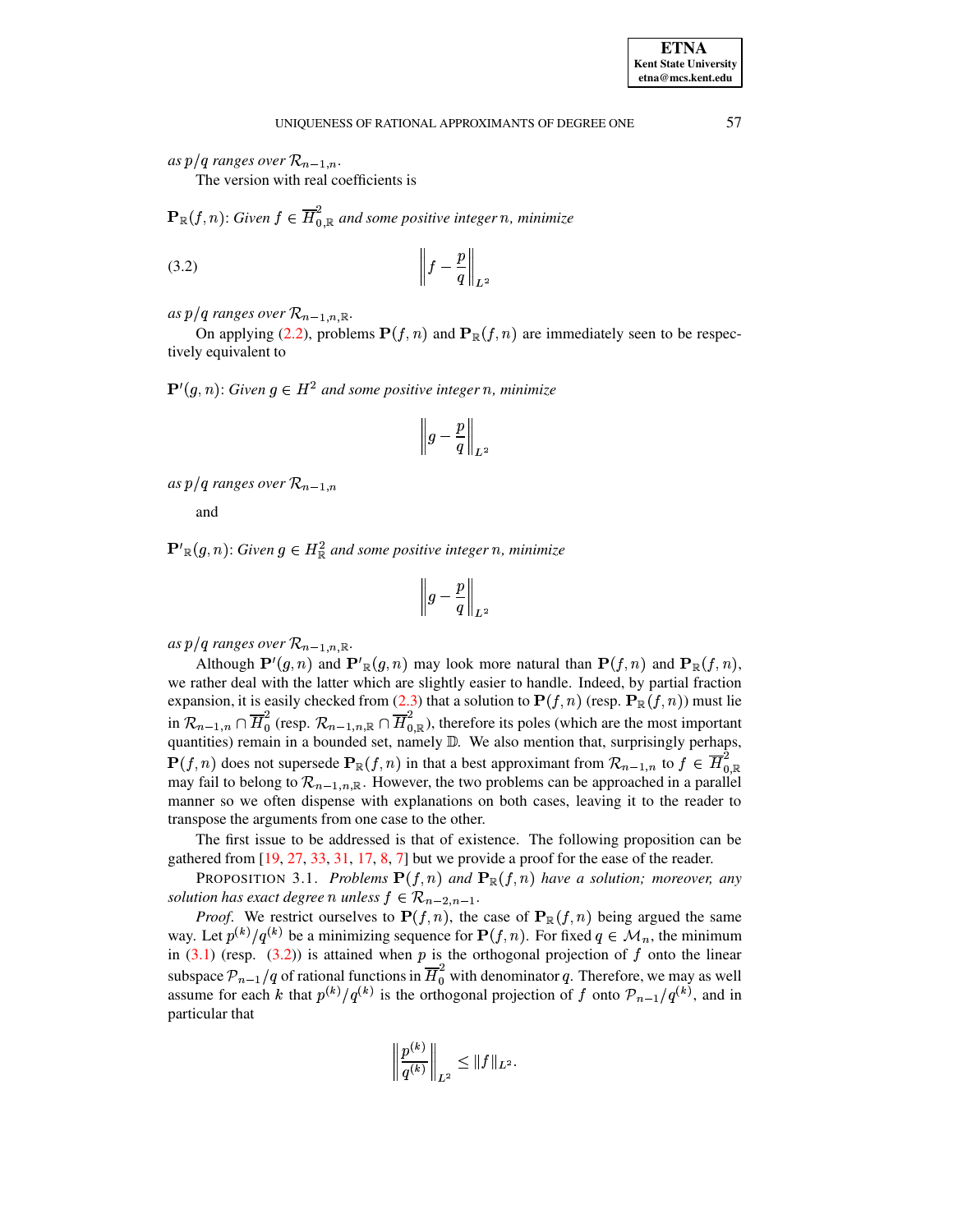It follows that  $p^{(k)}/q^{(k)}$  is bounded in  $\overline{H}_0^2$  and therefore it has a weak limit point, say,  $h \in \overline{H}_0^2$ . By the weak-compactness of balls we get

$$
||h||_{L^2} \leq \liminf_{k \to \infty} \left\| \frac{p^{(k)}}{q^{(k)}} \right\|_{L^2},
$$

so that h will be a solution to Problem  $\mathbf{P}(f, n)$  as soon as we have shown that  $h \in \mathcal{R}_{n-1,n}$ . This in turn follows from the fact that  ${\cal R}_{n-1,n}$  is weakly closed because, by a theorem of Kronecker [\[29,](#page-12-21) th.3.11], the membership to  ${\cal R}_{n-1,n}$  can be characterized solely in terms of (infinitely many) algebraic relations between the Fourier coefficients upon writing that the Hankel matrix has rank at most  $n$ .

Next, assume that  $h \in \mathcal{R}_{n-2,n-1}$ . Then, it holds for each  $a \in \mathbb{D}$  and  $b \in \mathbb{C}$  that  $h/(a-a) \in \mathcal{D}$  and therefore by definition of h that  $h + b/(z - a) \in \mathcal{R}_{n-1,n}$  and therefore, by definition of h, that

<span id="page-4-0"></span>° h§£ <sup>b</sup> ° ¤ ¥ ¯¶° h?£ <sup>b</sup> £ k C £ ! ° (3.3)

Expanding  $(3.3)$  by bilinearity we obtain

$$
0 \le |b|^2 \|1/(z-a)\|_{L^2}^2 - 2\mathbf{Re}\overline{b} < 1/(z-a), f-h>,
$$

and taking  $|b|$  very small we see that this is possible only if

$$
0 = \langle 1/(z-a), f-h \rangle = (f-h)^{\sigma}(a),
$$

where the second equality comes from  $(2.4)$  and the residue formula. Now, the  $H^2$ -function  $(f - h)^\sigma$  is identically zero since  $a \in \mathbb{D}$  was arbitrary, and therefore  $f = h \in \mathcal{R}_{n-2,n-1}$  as announced. <sup>R</sup>EMARK 1. *Let us agree that <sup>a</sup> local minimum in Problem* ¡ <sup>h</sup><sup>U</sup> T! *(resp.* ¡ x <sup>h</sup><sup>U</sup> T! *) is a*

 $p \in \mathbb{R}$  *member of*  $\mathcal{R}_{n-1,n}$  *(resp.*  $\mathcal{R}_{n-1,n,\mathbb{R}}$ *) that minimizes*  $p/q \mapsto \|f-p/q\|$  *over a neighborhood* of itself in  $\overline{H}_0^2 \cap \mathcal{R}_{n-1,n}$  (resp.  $\overline{H}_{0,R}^2 \cap \mathcal{R}_{n-1,n,R}$ ). Then, because it is enough to deal with arbitrary small  $|b|$ , the argument in the second part of the above proof generalizes to local<br>minima in Problems  $\mathbf{P}(f,n)$  and  $\mathbf{P}_{\mathbb{R}}(f,n)$ , showing that these have exact degree n unless lems  $\mathbf{P}(f, n)$  and  $\mathbf{P}_{\mathbb{R}}(f, n)$ , showing that these have exact degree n unless  $f \in \mathcal{R}_{n-2,n-1}$  (in which case there is no other local minimum than the global one which is *just*  $f$  *itself, see* [\[10\]](#page-12-22)). f itself, see [10]).<br>A solution to Problem  $\mathbf{P}(f, n)$  or  $\mathbf{P}_{\mathbb{R}}(f, n)$  needs not be unique: for example, any non-

rational even function in  $\overline{H}_0^2$  (resp.  $\overline{H}_{0,\mathbb{R}}^2$ ) has at least two best approximants from  $\mathcal{R}_{n-1,n}$ rational even function in  $\overline{H}_0^2$  (resp.  $\overline{H}_{0,\mathbb{R}}^2$ ) has at least two best approximants from  $\mathcal{R}_{n-1,n}$ <br>(resp.  $\mathcal{R}_{n-1,n,\mathbb{R}}$ ) when *n* is odd [\[31,](#page-12-19) [8,](#page-11-2) [7\]](#page-11-3). In the case of  $\mathbf{P}(f,n)$ , an extreme example o a function with infinitely many best approximants of given order can even be obtained [\[17\]](#page-12-20). All the above examples exploit some symmetry of the function  $f$ . In another vein, relying on topological methods, one can adapt  $[16, ch. 5, thm 1.6]$  $[16, ch. 5, thm 1.6]$  to the present situation and show that any  $(n + 1)$ -dimensional subspace of  $\overline{H}_0^2$  (resp.  $\overline{H}_{0,\mathbb{R}}^2$ ) containing no non-zero member of  $\mathcal{R}_{n-1,n}$  (resp.  $\mathcal{R}_{n-1,n,\mathbb{R}}$ ) must contain a function with at least two best approximants.

Nevertheless, by a general theorem of Stechkin on Banach space approximation from oximately compact sets [16], the solution to  $P(f, n)$  (resp.  $P_{\mathbb{R}}(f, n)$ ) is unique for f in Nevertheless, by a general theorem of Stechkin on Banach space approximation from<br>approximately compact sets [\[16\]](#page-12-7), the solution to  $P(f, n)$  (resp.  $P_{\mathbb{R}}(f, n)$ ) is unique for f in a dense subset of  $\overline{H}_0^2$  (resp.  $\overline{H}_{0,\mathbb{R}}^2$ ). Reference [9] 16], the solution to  $\mathbf{P}(f,n)$  (resp.  $\mathbf{P}_{\mathbb{R}}(f,n)$ ) is unique for f in  $\frac{2}{\alpha_{0,\mathbb{R}}}\right)$ . Reference [\[9\]](#page-12-23) improves this in the case of  $\mathbf{P}_{\mathbb{R}}(f,n)$  to the effect that the dense subset in question contains an *open* set; the argument there would carry over to **P**(*f*, *n*) as well. Even if the solution to **P**(*f*, *n*) or **P**<sub>R</sub>(*f*, *n*)) is unique, though, there  $(f, n)$  as well. Even if the solution to  $\mathbf{P}(f, n)$  or  $\mathbf{P}_{\mathbb{R}}(f, n)$  is unique, though, there may be several local minima that impede a numerical search for a solution. This is why it is of particular importance to set up conditions on  $f$  that ensure uniqueness of a local minimum. However, from first principles in differential topology, local minima turn out to be difficult to analyse independently from other *critical points*, namely saddles and local maxima. In the next section, we gather some facts from the critical point theory of problems  $P(f, n)$  and the next section, we gather some facts from the critical point theory of problems  $P(f, n)$  and  $\mathbb{R}(f,n).$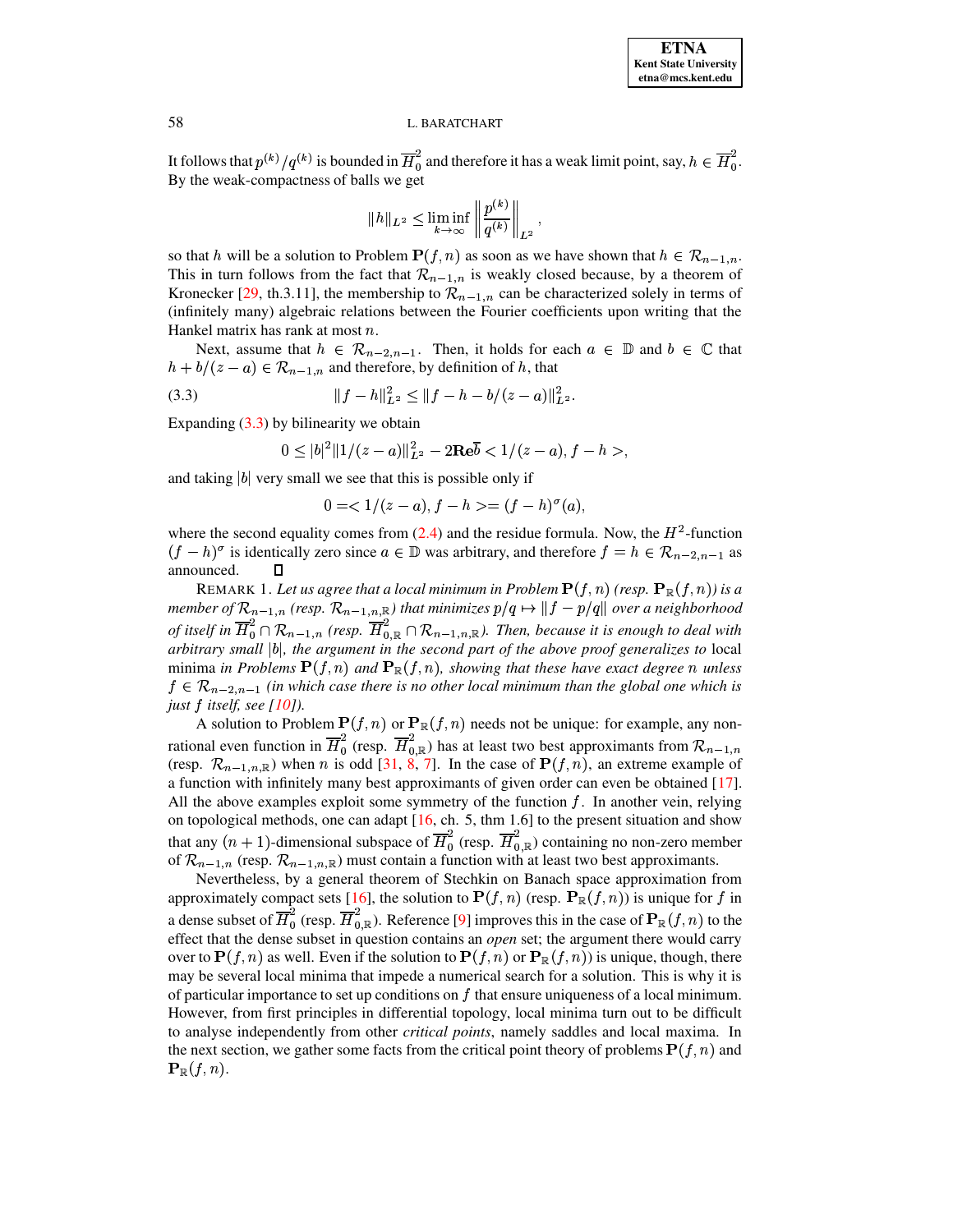| <b>ETNA</b>                  |
|------------------------------|
| <b>Kent State University</b> |
| etna@mcs.kent.edu            |

<span id="page-5-0"></span>**4. Critical points.** For fixed  $q \in M_n$  (resp.  $\mathcal{M}_{n,\mathbb{R}}$ ), as noticed already in the proof of Proposition [3.1,](#page-3-1) the minimum in  $(3.1)$  (resp.  $(3.2)$ ) is attained when p is the orthogonal projection of f onto the subspace  $\mathcal{P}_{n-1}/q$  of rational functions in  $\overline{H}_0^2$  (resp.  $\overline{H}_{0,\mathbb{R}}^2$ ) with denominator q. Write  $L_n^f(q)/q$  for this projection, where  $L_n^f(q) \in \mathcal{P}_{n-1}$  is a function of q parametrized by f and n. Here, there is no need to adopt a special notation like  $L_{n,\mathbb{R}}^{1}(q)$ when  $f \in H_{0,\mathbb{R}}^{\sim}$  and  $q \in \mathcal{M}_{n,\mathbb{R}}$ ,  $\int_{0,R}^{2}$  and  $q \in \mathcal{M}_{n,\mathbb{R}}$ , because then the projection of f onto  $\mathcal{P}_{n-1}/q$  in  $\overline{H}_0^2$  and the projection of f onto  $\mathcal{P}_{n-1,\mathbb{R}}/q$  in  $\overline{H}_{0,\mathbb{R}}^2$  coincide.

<span id="page-5-4"></span>The next proposition formulates in terms of division a characterization of  $L_n^f(q)$  which in essence goes back to [\[33\]](#page-12-2).

PROPOSITION 4.1. *For*  $f \in \overline{H}_0^2$  and  $q \in \mathcal{M}_n$ , le  $\int_{0}^{2}$  and  $q \in M_{n}$ , let  $r \in \mathcal{P}_{n-1}$  be the remainder of the *division of*  $f^\sigma \widetilde{q}$  *by q:* 

<span id="page-5-1"></span>
$$
(4.1) \t f^{\sigma} \widetilde{q} = vq + r, \quad v \in H^2, \ r \in \mathcal{P}_{n-1}.
$$

*Then it holds that*  $L_n^f(q) = \tilde{r}$ . Moreover, we can write

<span id="page-5-2"></span>(4.2) 
$$
\widetilde{L}_n^f(q)(z) = \frac{1}{2i\pi} \int_T \frac{f^\sigma(\xi)\widetilde{q}(\xi)}{q(\xi)} \frac{q(\xi) - q(z)}{\xi - z} d\xi.
$$

*Proof.* Applying [\(2.2\)](#page-1-1) to [\(4.1\)](#page-5-1), we see that the latter is equivalent to the relation

$$
(4.3) \t\t\t f - \widetilde{r}/q = v^{\sigma} \widetilde{q}/q.
$$

Hence if we pick  $p \in \mathcal{P}_{n-1}$ , we get

<span id="page-5-5"></span>
$$
\langle f - \widetilde{r}/q, p/q \rangle = \langle v^{\sigma} \widetilde{q}/q, p/q \rangle,
$$

and since multiplication by  $q/\tilde{q}$  is an isometry of  $L^2$  –because  $q/\tilde{q}$  has modulus 1 on T– we obtain

$$
\langle f - \widetilde{r}/q, p/q \rangle = \langle v^{\sigma}, p/\widetilde{q} \rangle.
$$

Now, q has its roots in  $\mathbb D$  so that  $\tilde q$  has its roots outside  $\mathbb D$ , which entails that  $p/\tilde q \in H^2$  while  $v^{\sigma} \in H_0^{\sigma}$ . As (2.3) is an or  $\int_{0}^{2}$ . As [\(2.3\)](#page-2-2) is an orthogonal sum, we therefore deduce that

$$
\langle f - \tilde{r}/q, p/q \rangle = 0
$$

meaning that  $L_n^f(q) = \tilde{r}$ . The representation [\(4.2\)](#page-5-2) now follows from the Hermite formula for the remainder of polynomial division [\[33\]](#page-12-2).  $\Box$ 

By definition of  $L_n^f(q)$ , the minimization in [\(3.1\)](#page-2-3) (resp. [\(3.2\)](#page-3-0)) can be replaced by the minimization over  $\mathcal{M}_n$  (resp.  $\mathcal{M}_{n,\mathbb{R}}$ ) of the function:

<span id="page-5-3"></span>(4.4) 
$$
\Psi_n^f(q) \stackrel{\Delta}{=} ||f - L_n^f(q)/q||_{L^2}^2
$$

which depends on q only. The notation  $\Psi_n^f$  will refer to the function [\(4.4\)](#page-5-3) defined on  $\mathcal{M}_n$ , whereas if  $f \in H_{0,\mathbb{R}}$  and  $q \in \mathcal{M}_{n,\mathbb{R}}$  $\int_{0,R}^{2}$  and  $q \in \mathcal{M}_{n,\mathbb{R}}$  we shall write  $\Psi_{n,\mathbb{R}}^{f}$  to mean the *restriction* of  $\Psi_{n}^{f}$  to  ${\mathcal M}_{n,{\mathbb R}}.$ 

Differentiating under the integral sign, one deduces from [\(2.4\)](#page-2-4) and [\(4.2\)](#page-5-2) that  $\Psi_n^f$  (resp.  $\Psi_{n}^{f}$  is a smooth function of q. By definition, a *critical point* is any q where the gradient of  $\Psi_{n}^{f}$  (resp.  $\Psi_{n,\mathbb{R}}^{f}$ ) vanishes (recall q is coordinatized by its coefficients except the leading one).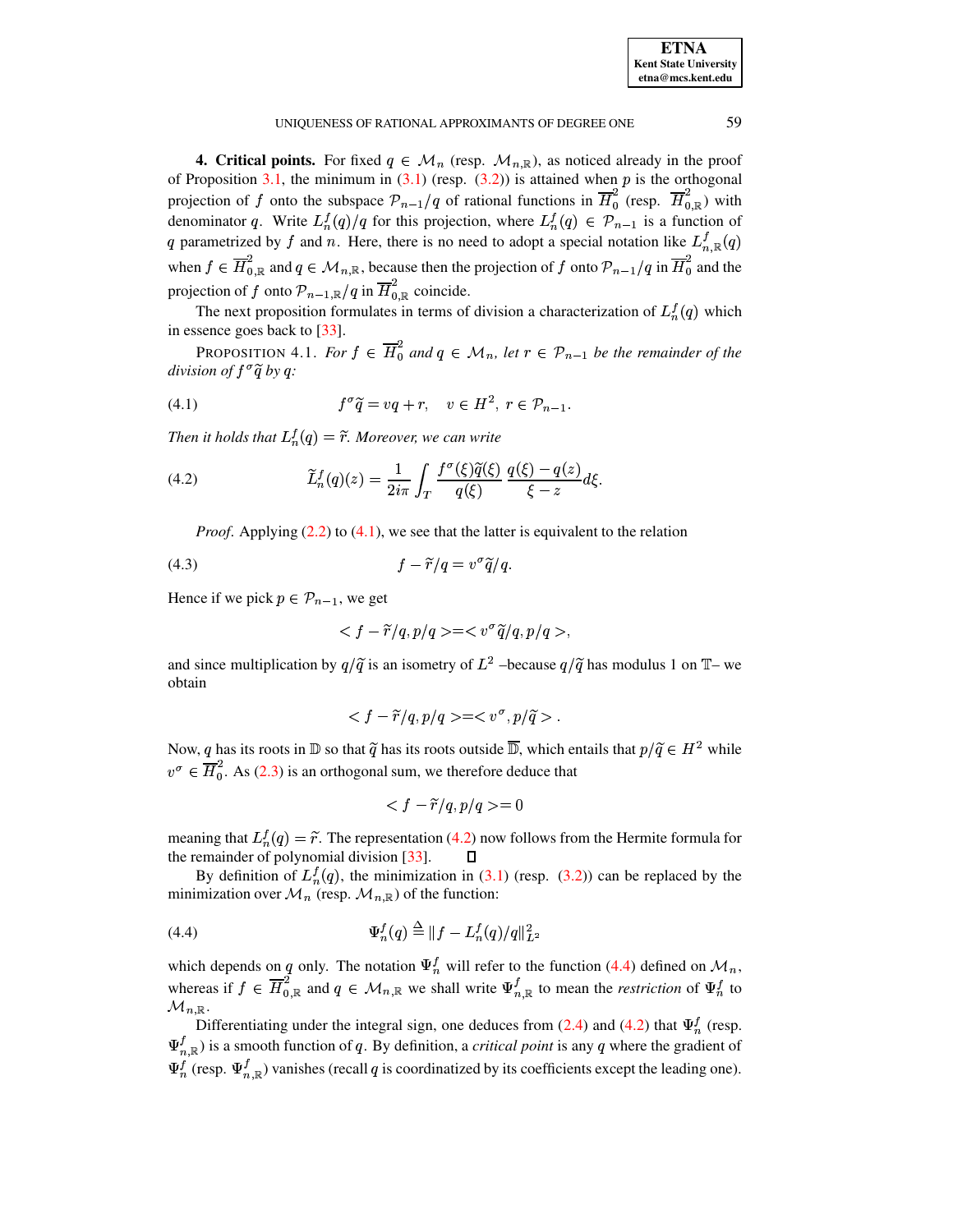Denominators of solutions to  $\mathbf{P}(f,n)$  (resp.  $\mathbf{P}_{\mathbb{R}}(f,n)$ ) are critical points of  $\Psi_n^f$  (resp.  $\Psi_{n,\mathbb{R}}^f$ ) but there may be more, e.g. local minima, saddles and maxima.

It is worth characterizing critical points in terms of divisibility, as is done in the next proposition, which appears in [12] for the case of  $\mathbf{P}_{\mathbb{R}}(f, n)$ .

PROPOSITION 4.2. Let  $f \in \overline{H}_0^2$  (resp.  $\overline{H}_{0,\mathbb{R}}^2$ ) and  $q \in \mathcal{M}_n$  (resp.  $\mathcal{M}_{n,\mathbb{R}}$ ). In view of Proposition 4.1, write the division of  $f^\sigma \widetilde{q}$  by q in the form

(4.5) 
$$
f^{\sigma}\widetilde{q} = vq + \widetilde{L}_n^f, \quad v \in H^2, L_n^f \in \mathcal{P}_{n-1}.
$$

Then q is a critical point of  $\Psi_n^f$  (resp.  $\Psi_{n,\mathbb{R}}^f$ ) if, and only if q divides  $L_n^f v$  in  $H^2$  (resp. in  $H_{\mathbb{R}}^2$ ).

Proof. Write

<span id="page-6-2"></span>
$$
q(z) = z^n + q_{n-1}z^{n-1} + \ldots + q_0
$$

and put  $q_k = x_k + iy_k$  for the real and imaginary parts of the coefficients. Introduce the differential operator

$$
\partial_{q_k} = \frac{1}{2} \left( \partial / \partial x_k - i \partial / \partial y_k \right).
$$

Because  $\Psi_n^f$  is real-valued, to say that q is critical for  $\Psi_n^f$  amounts to say that

$$
\partial_{q_k} \Psi_n^f(q) = 0, \quad 0 \le k \le n - 1.
$$

On differentiating under the integral sign, this equality in turn yields:

$$
2\mathbf{Re} < \partial_{q_k} L_n^f(q)/q - L_n^f(q) z^k / q^2, f - L_n^f(q)/q > \\ = -2\mathbf{Re} < L_n^f(q) z^k / q^2, f - L_n^f(q)/q > = 0, \quad 0 \le k \le n - 1,
$$

where the first equality comes from the characteristic property of the orthogonal projection and the fact that  $\partial_{q_k} L_n^f(q) \in \mathcal{M}_{n-1}$ . Substituting (4.3) where  $\tilde{r} = L_n^f(q)$  (compare Proposi- $\frac{4.1}{x}$  we obtain

$$
\mathbf{Re} < L_n^f(q) z^k / q^2, v^\sigma \tilde{q} / q > = 0, \quad 0 \le k \le n - 1,
$$

and multiplying throughout by  $q/\tilde{q}$  while forming arbitrary linear combinations of these equations gives us

<span id="page-6-0"></span>(4.6) 
$$
\mathbf{Re} \langle L_n^f(q)p/(q\tilde{q}), v^{\sigma} \rangle = 0, \text{ for all } p \in \mathcal{P}_{n-1}.
$$

Let d be the monic g.c.d. of q and  $L_n^f(q)$ , and  $\xi_1, \ldots, \xi_k$  be the roots of  $q/d$  with multiplicities, say,  $m_1, \ldots, m_{\kappa}$ . When p range over the family of polynomials

<span id="page-6-1"></span>
$$
(4.7) \quad (i)^{\varepsilon} (z - \xi_k)^{\ell_k} \Pi_{j \neq k} (z - \xi_j)^{m_j}, \quad \varepsilon = 0, 1, \quad 1 \leq k \leq \kappa, \quad 0 \leq \ell_k \leq m_k - 1,
$$

we see on computing (4.6) *via* the residue formula using (2.4) –where  $g = v^{\sigma}$ –that it is equivalent to

$$
v^{(\ell_k)}(\xi_k) = 0, \quad 1 \le k \le d, \quad 0 \le \ell_k \le m_k - 1,
$$

where the superscript  $(\ell_k)$  indicates the  $\ell_k$ -th derivative. In other words, q is critical if, and only if  $q/d$  divides v, that is to say if, and only if q divides  $L_n^f v$  as desired. The argument for

60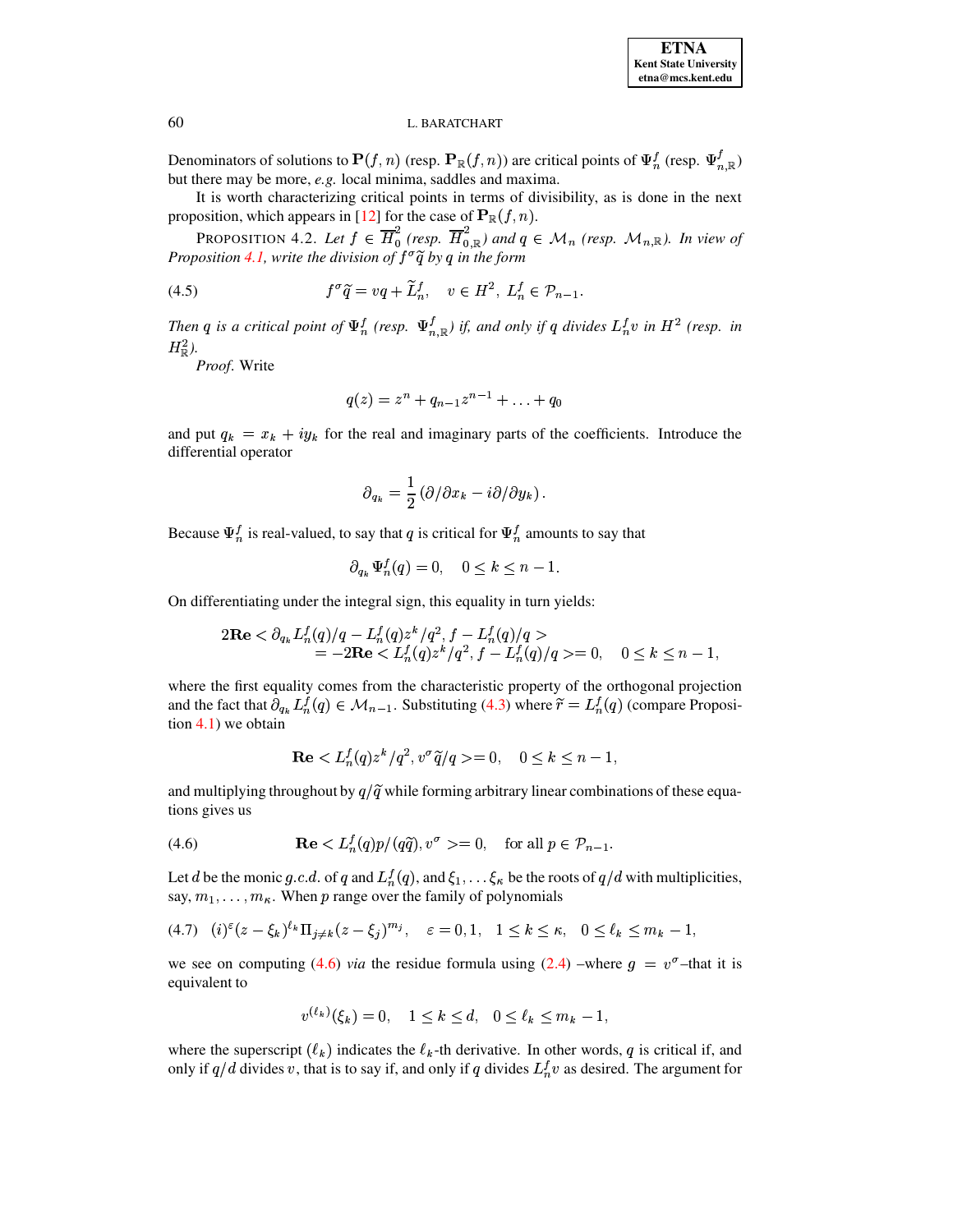$\Psi'_{n,\mathbb{R}}$  is similar but slightly simpler, since the  $q_k$  are real hence the introduction of  $\partial_{q_k}$  is not necessary and the real part does not occur in [\(4.6\)](#page-6-0) so that the factor  $(i)$ <sup> $\varepsilon$ </sup> can be omitted from  $(4.7).$  $(4.7).$ Proposition [4.2](#page-6-2) allows one to connect Problems  $P(f, n)$  and  $P_R(f, n)$  with interpolation

theory. Indeed, suppose that  $q \in \mathcal{M}_n$  is such that q and  $L_n^f(q)$  have g.c.d.  $d \in \mathcal{M}_k$  for some  $k \in \{0, \ldots, n\}$  (if  $k = 0$  then  $d = 1$  and if  $k = n$  then  $d = q$  while  $L_n^f(q) = 0$ ). Then, if we write for simplicity  $q = dq_1$  and  $L_n^f(q) = dp_1$ , we get from [\(4.3\)](#page-5-5) and Proposition [4.1](#page-5-4) that

<span id="page-7-0"></span>(4.8) 
$$
f - L_n^f(q)/q = f - p_1/q_1 = v^{\sigma} \tilde{q}/q.
$$

Now, if q is a critical point of  $\Psi_n^f$  (resp.  $\Psi_{n,\mathbb{R}}^f$ ), it follows from Proposition [4.2](#page-6-2) that the right-hand side of [\(4.8\)](#page-7-0) is divisible by  $\overline{q_1(1/\overline{z})q(1/\overline{z})}$  in  $\overline{H}_0^2$  (resp.  $\overline{H}_{0,\mathbb{R}}^2$ ) so that  $L_n^f(q)/q$ , which is of type  $(n-k-1, n-k)$ , inte ,  $n - k$ ), interpolates f in at least  $2n - k$  points of  $\overline{\mathbb{C}}$  counting multiplicities, notwithstanding one structural interpolation condition at  $\infty$  where all the functions involved do vanish. Since  $2n - k \geq 2n - 2k$ , it follows that  $L_n^f(q)/q$  is a multipoint Padé approximant to  $f$  [\[2\]](#page-11-4). Of course, the difference with classical interpolation theory is that the interpolation points are not known in advance but rather depend on the interpolant (they must include the reflections of its poles across  $T$ , each of them with multiplicity twice the multiplicity of that pole). This implicit determination of the interpolation points accounts for the nonlinearity of the problem and capsulizes its difficulty. In the particular case of best approximants, we obtain the following corollary that appears already in  $[19, 27, 17]$  $[19, 27, 17]$  $[19, 27, 17]$  $[19, 27, 17]$  $[19, 27, 17]$  (the first of these references deals with simple poles only). deals with simple poles only).<br>
COROLLARY 4.3. Let  $f \in \overline{H}_0^2$  (resp.  $\overline{H}_{0,R}^2$ ). If  $p/q$  is a solution to  $\mathbf{P}(f,n)$  (resp.

COROLLARY 4.3. Let  $f \in H_0^{\sim}$  (resp.  $H_{0,\mathbb{R}}^{\sim}$ ). If  $\overline{H}^2_0$  (resp.  $\overline{H}^2_{0,\mathbb{R}}$ ). If  $p/q$  is a s  $\mathbb{R}(f,n)$ , then  $p/q$  interpolates  $f$  with order two at the reflections of its poles across the *unit circle.*

*Proof.* If  $f \in \mathcal{R}_{n-1,n}$  (resp.  $f \in \mathcal{R}_{n-1,n,\mathbb{R}}$ ), then  $p/q = f$  and there is nothing to prove.<br>Otherwise, we know from Proposition [\(3.1\)](#page-3-1) that a solution to  $\mathbf{P}(f,n)$  (resp.  $\mathbf{P}_{\mathbb{R}}(f,n)$ ) has  $(f, n)$  (resp.  $\mathbf{P}_{\mathbb{R}}(f, n)$ ) has exact degree *n*, so the result follows from the previous discussion where  $k = 0$ .  $\Box$ 

Note that, in view of the remark after Proposition [3.1,](#page-3-1) the corollary is still valid for *local* Note that, in view of the remark after Proposition 3.1, the corollary is still valid for *local* minima in Problems  $P(f, n)$  and  $P_R(f, n)$ , and more generally for any *irreducible* critical point, that is any critical point such that q and  $L_n^f(q)$  are coprime. This was importantly used in [\[12\]](#page-12-1) and [\[14,](#page-12-9) [13\]](#page-12-13), where the interpolation properties of the critical points team up with somewhat *ad hoc* bootstrap propositions on the behaviour of the poles in order to obtain with somewhat *ad hoc* bootstrap propositions on the behaviour of the poles in order to obtain<br>asymptotic error estimates for critical points in  $\mathbf{P}'_{\mathbb{R}}(e^z, n)$  and  $\mathbf{P}_{\mathbb{R}}(f, n)$  respectively, with f a Markov function. In  $[12]$  and  $[13]$ , these estimates were used to prove asymptotic uniqueness of a critical point in the cases just mentioned, using Theorem [4.6](#page-8-0) below, see the remark after that theorem.

In order to study the critical points of  $\Psi_n^f$  or  $\Psi_{n,\mathbb{R}}^f$  using classical tools from differential topology (centering around the notion of topological degree), we need to compactify the domain of definition of these functions. This requires additional assumptions on  $f$ . The one below could be weakened but is convenient to work with and already general enough for many applications:

<span id="page-7-1"></span>HYPOTHESIS (H): the function f is analytic in  $|z| > 1 - \varepsilon$  for some  $\varepsilon > 0$ .

LEMMA 4.4. Let  $f \in \overline{H}_0^2$  (resp.  $\overline{H}_{0,\mathbb{R}}^2$ ) satisfy hypothesis  $\frac{d}{dt}$  (resp.  $\overline{H}_{0,\mathbb{R}}^2$ ) satisfy hypothesis (H). Then  $\Psi_n^f$  (resp.  $\Psi_{n,\mathbb{R}}^f$ ) extends smoothly to a neighborhood of  ${\cal M}_n$  (resp.  ${\cal M}_{n,\mathbb{R}}$ ) in  $\mathbb{C}^n$  (resp.  $\mathbb{R}^n$  ).

*Proof*. By Pythagora's theorem and the characteristic property of the orthogonal projection, we can write

<span id="page-7-2"></span>
$$
(4.9) \t\t\t\Psi_n^f(q) = \|f\|_{L^2}^2 - \|L_n^f(q)/q\|_{L^2}^2 = \|f\|_{L^2}^2 - \langle L_n^f(q)/q, f \rangle
$$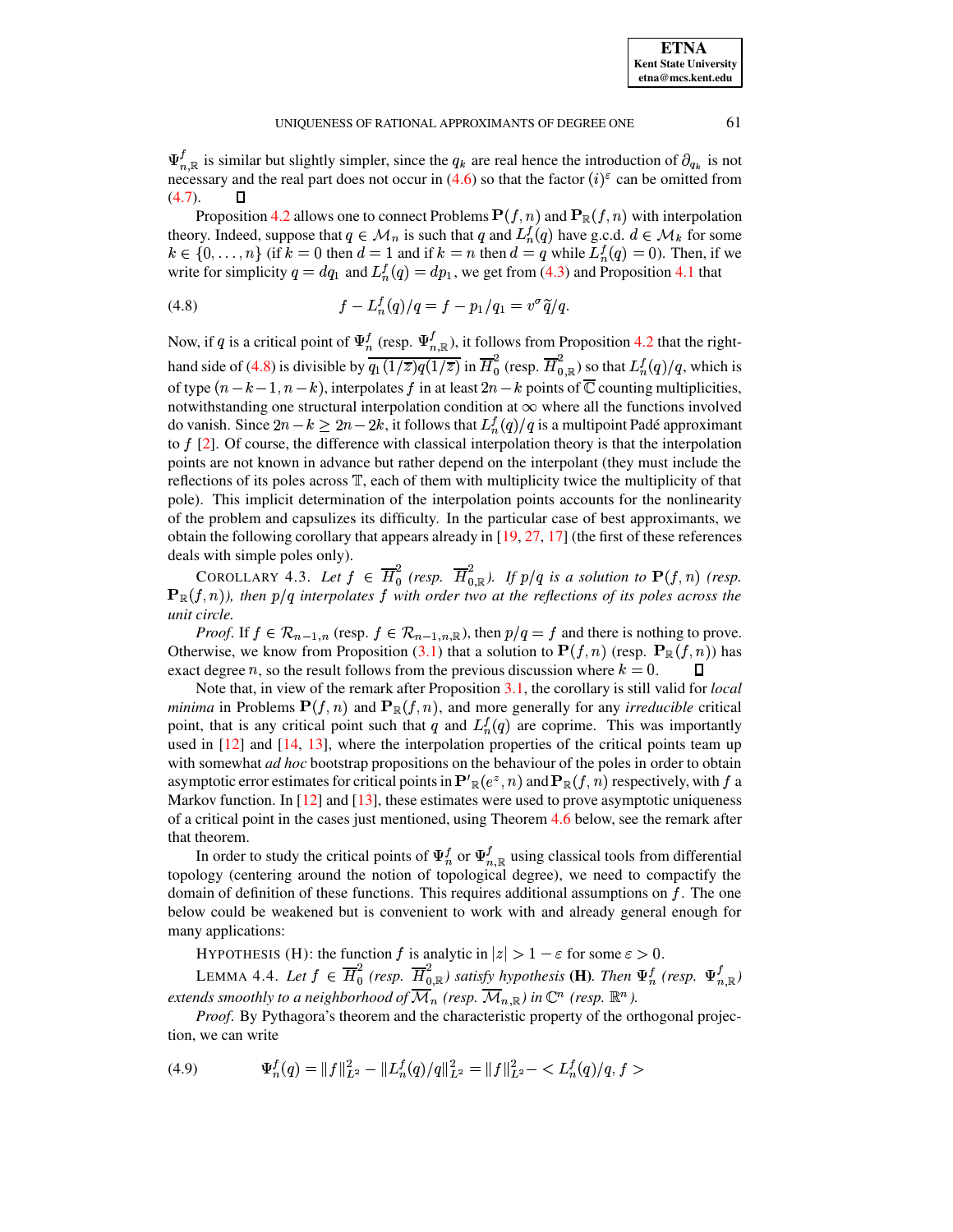so that it is enough to smoothly extend  $\langle L_n^f(q)/q, f \rangle$ . But using [\(2.4\)](#page-2-4) we have that

$$
\langle L_n^f(q)/q, f \rangle = \frac{1}{2i\pi} \int_{\mathbb{T}} \frac{L_n^f}{q}(\xi) f^{\sigma}(\xi) d\xi,
$$

and since  $f^{\sigma}$  is holomorphic for  $|z| < 1 + \varepsilon$  by hypothesis **(H)** we may, by Cauchy's theorem, deform  $\mathbb T$  into a slightly larger circle, say, of radius  $1 + \varepsilon/2$ , without changing the value of the integral. The new expression is nonsingular as long as the zeros of  $q$  remain of modulus strictly less than  $1 + \varepsilon/2$ , and this provides us with the desired extension of  $\Psi_n^f$ . The argument applies to  $\Psi_{n,\mathbb{R}}^f$  as well.  $\Box$ 

When f satisfies hypothesis **(H)**, Lemma [4.4](#page-7-1) allows us to define critical points of  $\Psi_n^f$ (resp.  $\Psi_{n,\mathbb{R}}^{f}$ ) in  $\mathcal{M}_n$  (resp.  $\mathcal{M}_{n,\mathbb{R}}$ ) and not just in  $\mathcal{M}_n$  (resp.  $\mathcal{M}_{n,\mathbb{R}}$ ). In particular, it will make sense to talk about critical points lying on  $\partial \mathcal{M}_n$  (resp.  $\partial \mathcal{M}_{n,\mathbb{R}}$ ). For these, the char-acterization in Proposition [4.2](#page-6-2) no longer holds, essentially because zeros of  $q$  with modulus 1 must cancel automatically with a zero of  $L_n^f(q)$  (since the  $L^2$ -norm of  $L_n^f(q)/q$  remains finite). Characterizing critical points lying on  $\partial {\cal M}_n$  or  $\partial {\cal M}_{n,\mathbb{R}}$  is a technical exercise that we can safely dispense with here. We simply state the result for completeness and refer the interested reader to [\[12\]](#page-12-1) for an argument in the case of  $\Psi^{\dagger}_{n,\mathbb{R}}$  which is easily carried over to  $\Psi_n^f$ .

PROPOSITION 4.5. Let  $f \in H_0^2$  (resp.  $H_{0,\mathbb{R}}^2$ ) and  $\frac{d}{d0}$  (resp.  $\overline{H}_{0,\mathbb{R}}^2$ ) and  $q \in \partial \mathcal{M}_n$  (resp.  $\partial \mathcal{M}_{n,\mathbb{R}}$ ). In view of *Proposition* [4.1,](#page-5-4) write the division of  $f^{\sigma} \widetilde{q}$  by q in the form

$$
(4.10) \t f^{\sigma} \widetilde{q} = vq + \widetilde{L}_n^f, \quad v \in H^2, \ L_n^f \in \mathcal{P}_{n-1}.
$$

*Decompose* q into  $q = q_1 u$  where  $q_1 \in M_{n-k}$  (resp.  $q_1 \in M_{n-k}$ ) and u is a monic *polynomial of degree*  $k \in \{1, \ldots, n\}$ , each root of which has modulus 1 (if  $k = n$  then  $q_1 = 1$ . Let  $\zeta_1, \ldots, \zeta_\ell \in \mathbb{T}$  be the roots of u, and  $\nu_j$  be the multiplicity of  $\zeta_j$  so that  $\sum_i \nu_i = k$ . Form the polynomial

$$
Q(z) = \Pi_{j=1}^{\ell} (z - \zeta_j)^{[(1+\nu_j)/2]},
$$

*where the brackets in*  $[(1 + \nu_j)/2]$  *indicate the integer part. Then, q is a critical point of*  $\Psi_n^f$ *(resp.*  $\Psi_{n,\mathbb{R}}^f$ ) *if,* and only if  $qQ$  divides  $L_n^f v$  in  $H^2$  (resp. in  $H^2_{\mathbb{R}}$ ).

A critical point is said to be *nondegenerate* if the second derivative at that point is a nondegenerate quadratic form. In this case, the number of negative eigenvalues of the second derivative is called the *Morse index* of the critical point and it is invariant by smooth changes of coordinates. The theorem below lies a little too deep in differential topology for us to prove it here. It was established in [\[3\]](#page-11-5) for the case of  $\Psi_{n,\mathbb{R}}^f$  (see also [\[10\]](#page-12-22)) and substantially outlined in ([\[4\]](#page-11-1)) for the case of  $\Psi_n^f$ .

<span id="page-8-0"></span>THEOREM 4.6. (The Index Theorem) Let  $f \in H_0^{\sim}$  (resp.  $H_{0,\mathbb{R}}^{\sim}$ ) sati  $\overline{H}_{0}^{2}$  (resp.  $\overline{H}_{0}^{2}$  *satisfy hypothesis* (**H**)*,* and assume that  $\Psi_n^f$  (resp.  $\Psi_{n,\mathbb{R}}^f$ ) has only nondegenerate critical points  $\mathcal{M}_n$  (resp.  $\mathcal{M}_{n,\mathbb{R}}$ ) *none* of which lies on  $\partial {\cal M}_n$  (resp.  $\partial {\cal M}_{n,\mathbb{R}}$ ). Let C be the collection of these critical points  $\alpha$  *and*  $\varepsilon$ (q) designate the Morse index of  $q \in \mathcal{C}$ . Then  $\mathcal{C}$  is finite and

$$
\sum_{q\in\mathcal{C}}(-1)^{\varepsilon(q)}=1.
$$

REMARK 2. *The nondegeneracy of all critical points is a generic (i.e. open and dense) property* with respect to f in various function spaces, see [\[3\]](#page-11-5) for a discussion of  $\Psi_{n,\mathbb{R}}^{I}$  on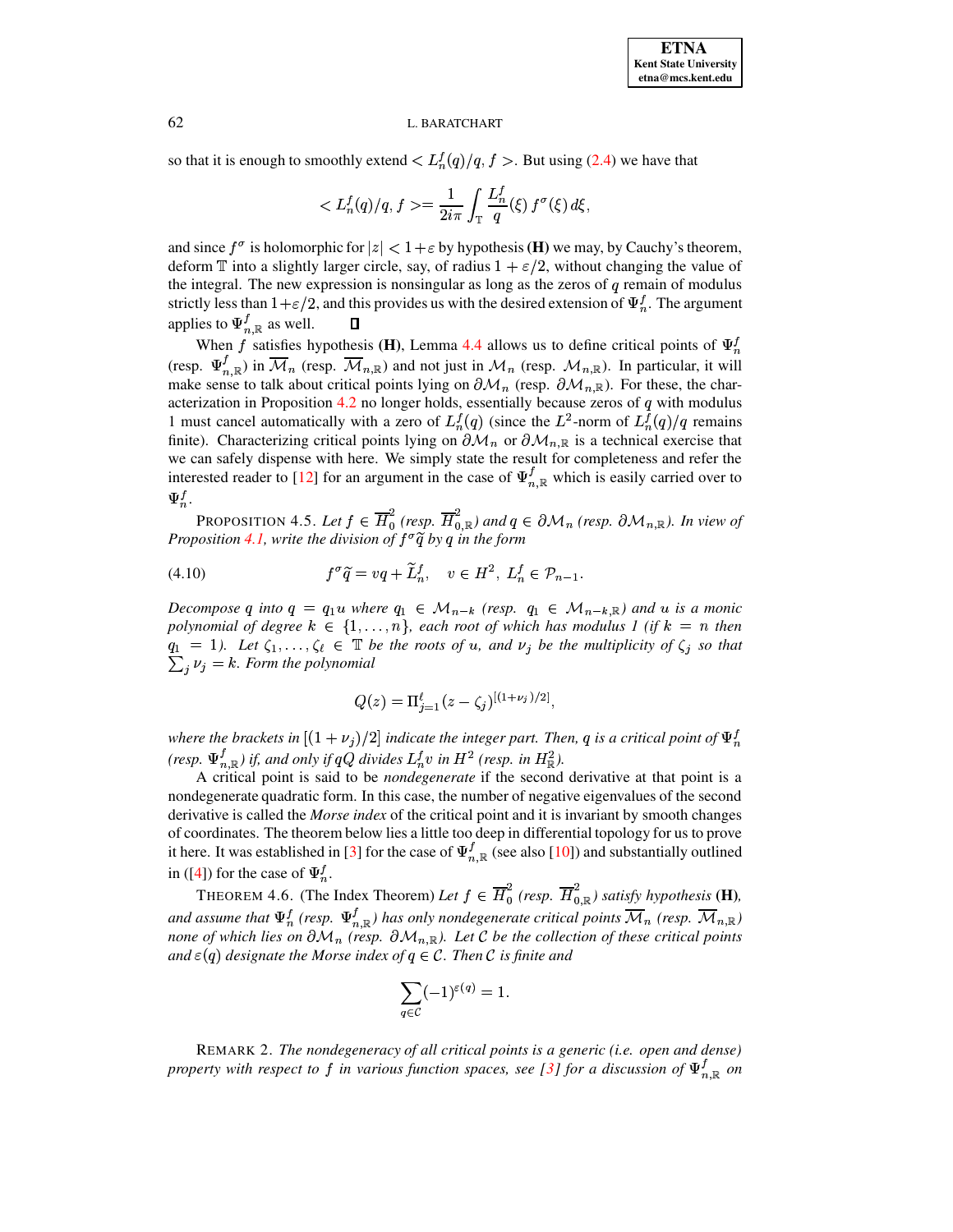| <b>ETNA</b>                  |
|------------------------------|
| <b>Kent State University</b> |
| etna@mcs.kent.edu            |

*trigonometric polynomials of sufficiently large degree or on functions analytic in*  $|z| > 1 - \varepsilon$ 1 <sup>C</sup> *endowed with the topology of uniform convergence on compact sets. One can in fact prove*  $t$  *hat critical points on*  $\partial {\cal M}_n$  *(resp.*  $\partial {\cal M}_{n,\mathbb{R}}$ *) are necessarily degenerate, so that the hypotheses we made in the above theorem are somewhat redundant, but this is of no importance to us.*

The index theorem provides us with a criterion for uniqueness of a critical point: if no critical point lies on  $\partial {\cal M}_n$  (resp.  $\partial {\cal M}_{n,\mathbb{R}}$ ) and if each of them is nondegenerate with even Morse index –or, equivalently, if the second derivative at each of them has strictly positive determinant – then there can be only one. This is what we use in the forthcoming section.

<span id="page-9-0"></span>**5. A uniqueness theorem in degree 1.** This section, which constitutes the truly original contribution of the paper, is devoted to proving the following theorem.

THEOREM 5.1. Let  $f \in H_0^{\sim}$  (resp.  $H_{0,\mathbb{R}}^{\sim}$ ) sat  $\frac{a}{b}$  (resp.  $\overline{H}_{0,R}^2$ ) satisfy hypothesis (**H**). Assume that  $f^{\sigma}$  has *no* zero on  $\mathbb{D}$  and that  $|(f^{\sigma})'/f^{\sigma}| \leq 1$  on  $\mathbb{T}$ , where the superscript "prime" indicates the *derivative. Then*  $\Psi_1^f$  *(resp.*  $\Psi_{1,\mathbb{R}}^f$ *) has a unique critical point in*  $\mathcal{M}_1$  *(resp.*  $\mathcal{M}_{1,\mathbb{R}}$ *). In particular,*  $\mathbf{P}(f,1)$  *(resp.*  $\mathbf{P}_{\mathbb{R}}(f,1)$ *) has a unique solution which is also*  $H(f, 1)$  (resp.  $\mathbf{P}_{\mathbb{R}}(f,1)$ ) has a unique solution which is also the unique local *minimizer of [\(3.1\)](#page-2-3) (resp. [\(3.2\)](#page-3-0)) in degree 1.*

*Proof.* Let us consider  $\Psi_1^T$  and put for simplicity  $g = f^\sigma$ . For  $q \in M_1$ , write  $q(z) = z - a$ with  $a \in \mathbb{D}$ ,  $a = x + iy$ ; then  $\tilde{q}(z) = 1 - \overline{a}z$ , and from Proposition [4.1](#page-5-4) we deduce that

(5.1) 
$$
L_1^f = \overline{g(a)}(1-|a|^2)
$$

(note that  $L_1^f$  is indeed a complex number since it is a polynomial of degree 0). Subsequently, as it is immediate from  $(2.4)$  and the residue formula that

<span id="page-9-1"></span>
$$
\left\|\frac{1}{z-a}\right\|_{L^2}^2 = \frac{1}{z-a}, \frac{1}{z-a} > = (1-|a|^2)^{-1},
$$

we see from  $(5.1)$  and the first equality in  $(4.9)$  that

<span id="page-9-2"></span>(5.2) 
$$
\Psi_1^f(q) = ||f||_{L^2}^2 - |g(a)|^2 (1 - |a|^2).
$$

As predicted by Lemma [4.4,](#page-7-1) this formula extends smoothly to  $q \in M_1$  (that is: to  $a \in \mathbb{D}$ ) if f estisfies hypothesis (**II**).  $f$  satisfies hypothesis  $(H)$ .

Consider the differential operators

$$
\partial_a = \frac{1}{2} (\partial/\partial x - i \partial/\partial y), \quad \partial_{\overline{a}} = \frac{1}{2} (\partial/\partial x + i \partial/\partial y),
$$

having the property that  $\partial_a \overline{a} = \partial_{\overline{a}} a = 0$ , and observe from [\(5.2\)](#page-9-2), since  $\partial_a g(a) = 0$  by the halomorphy of a that holomorphy of  $q$ , that

<span id="page-9-3"></span>(5.3) 
$$
\partial_a \Psi_1^f = -\overline{g(a)} \Big( g'(a)(1-|a|^2) - g(a)\overline{a} \Big).
$$

Because  $\Psi_1^j$  is real-valued, a is critical if, and only if  $\partial_a \Psi_1^j = 0$ , because the real and imaginary parts of  $\partial_a \Psi_1^{\dagger}$  are respectively half and minus half of the components of the gradient of  $\Psi_1^f$  in the coordinates x, y. Thus, as g has no zero on  $\overline{D}$  by assumption, we deduce from [\(5.3\)](#page-9-3) that  $a$  is critical if, and only if

<span id="page-9-4"></span>(5.4) 
$$
g'(a)(1-|a|^2) - g(a)\overline{a} = 0.
$$

<span id="page-9-5"></span>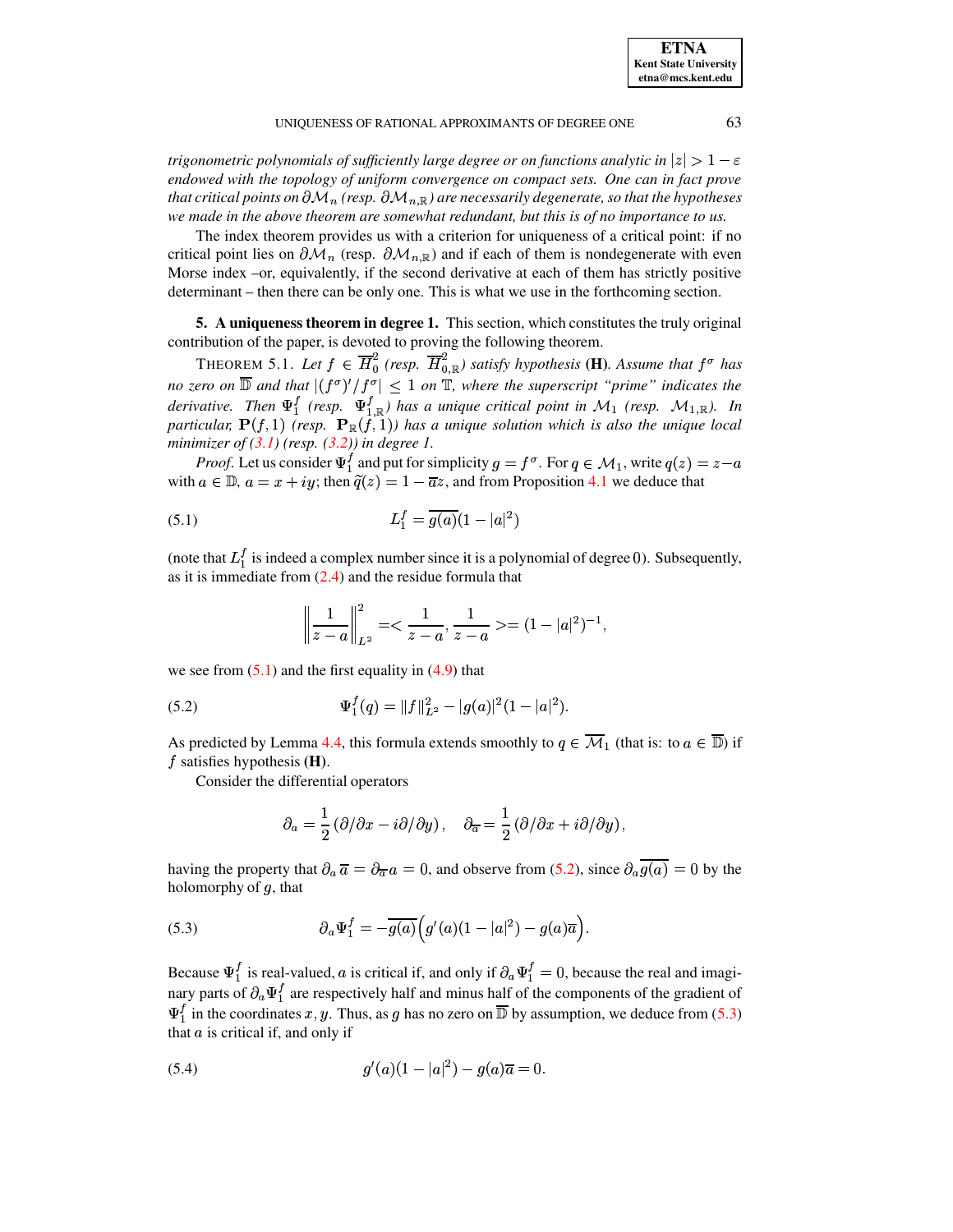In particular a cannot be critical if  $|a| = 1$ , that is to say no critical point lies on  $\partial M_1$ . Next, it is clear that

$$
\begin{array}{rcl}\n2 \frac{\partial}{\partial x} \partial_a &=& \frac{\partial^2}{\partial x^2} - i \frac{\partial^2}{\partial x \partial y}, \\
2 \frac{\partial}{\partial y} \partial_a &=& \frac{\partial^2}{\partial x \partial y} - i \frac{\partial^2}{\partial y^2},\n\end{array}
$$

hence the determinant of the second derivative of the *real-valued* function  $\Psi_1^f$  at  $q$  – computed in the coordinates  $x, y$  is given by

<span id="page-10-3"></span>(5.5) 
$$
\frac{\partial^2 \Psi_1^f}{\partial x^2} \frac{\partial^2 \Psi_1^f}{\partial y^2} - \left(\frac{\partial^2 \Psi_1^f}{\partial x \partial y}\right)^2 = 4\mathbf{Im}\left(\frac{\partial}{\partial x}\partial_a\Psi_1^f\right) \frac{\partial}{\partial y}\partial_a\Psi_1^f\right).
$$

Now, assume that  $a$  is critical so that  $(5.4)$  holds, or equivalently:

<span id="page-10-0"></span>(5.6) 
$$
\frac{g'(a)}{g(a)} - \frac{\overline{a}}{(1-|a|^2)} = 0.
$$

Let us put for simplicity  $F(a) = g'(a)/g(a)$ . In view of (5.3) and (5.6), we compute

<span id="page-10-1"></span>
$$
\frac{\partial}{\partial x}\partial_a\Psi_1^f = (\partial_a + \partial_{\overline{a}}) \partial_a\Psi_1^f
$$
  
\n
$$
= -(\partial_a + \partial_{\overline{a}}) \left( |g(a)|^2 (1 - |a|^2) \left( F(a) - \frac{\overline{a}}{(1 - |a|^2)} \right) \right)
$$
  
\n(5.7)  
\n
$$
= -|g(a)|^2 (1 - |a|^2) \left( F'(a) - \frac{\overline{a}^2}{(1 - |a|^2)^2} - \frac{1}{(1 - |a|^2)^2} \right)
$$
  
\n
$$
= -|g(a)|^2 (1 - |a|^2) \left( F'(a) - F^2(a) - \frac{1}{(1 - |a|^2)^2} \right)
$$

where we have used in the next-to-last equality that  $\partial \overline{\alpha} F(a) = 0$  by holomorphy. Similarly, we get that

<span id="page-10-2"></span>(5.8)  
\n
$$
\frac{\partial}{\partial y} \partial_a \Psi_1^f = i(\partial_a - \partial_{\overline{a}}) \partial_a \Psi_1^f
$$
\n
$$
= -i(\partial_a - \partial_{\overline{a}}) \left( |g(a)|^2 (1 - |a|^2) \left( F(a) - \frac{\overline{a}}{(1 - |a|^2)} \right) \right)
$$
\n
$$
= -i|g(a)|^2 (1 - |a|^2) \left( F'(a) - F^2(a) + \frac{1}{(1 - |a|^2)^2} \right).
$$

Therefore, from (5.7), (5.8), and (5.5), we see that the determinant of the second derivative of  $\Psi_1^f$  at the critical point  $q(z) = z - a$  is equal to

$$
4|g(a)|^4(1-|a|^2)^2\left(\frac{1}{(1-|a|^2)^4}-|F'(a)-F^2(a)|^2\right)
$$

whose strict positivity is equivalent to

<span id="page-10-4"></span>(5.9) 
$$
\frac{1}{(1-|a|^2)^2} > |F'(a) - F^2(a)|.
$$

By assumption  $|F| \leq 1$  on T hence also on D by the maximum principle. Hence by the Schwarz-Pick lemma (see  $e.g.$  [1]) it holds that

$$
|F'(a)| \le \frac{1 - |F(a)|^2}{1 - |a|^2}.
$$

64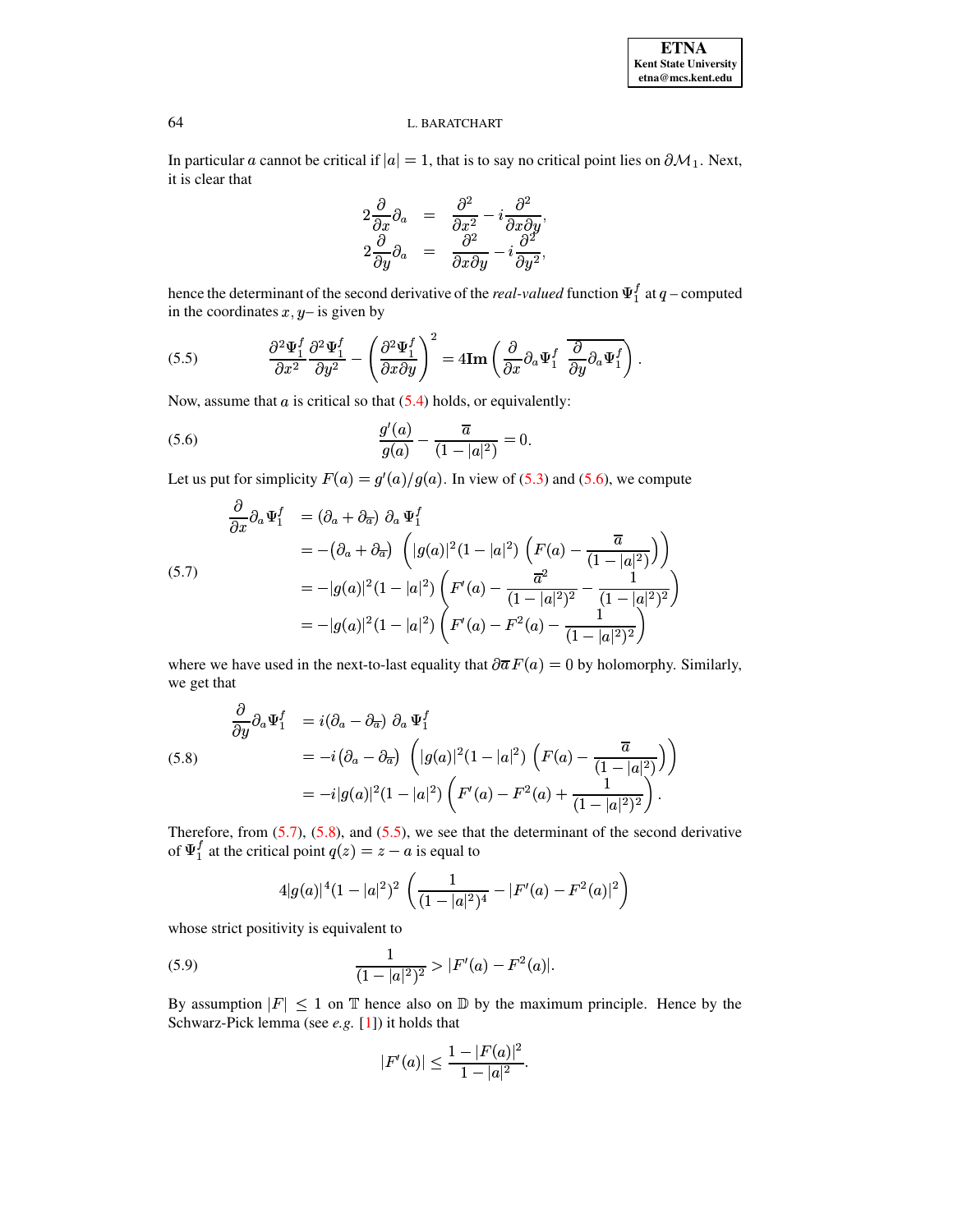Consequently

$$
|F'(a) - F^{2}(a)| \le \frac{1 - |F(a)|^2}{1 - |a|^2} + |F(a)|^2 = \frac{1 - |aF(a)|^2}{1 - |a|^2},
$$

so that clearly

 $(1-|a|^2)^2|F'(a)-F^2(a)|\leq (1-|aF(a)|^2)(1-|a|^2)<1$ 

which implies [\(5.9\)](#page-10-4). The result now follows from the index theorem. The case of  $\Psi_{1}^{\dagger}{}_{\mathbb{R}}$  is similar but simpler, since then  $a \in [-1, 1]$  hence then ^ ì hence the computation becomes 1-dimensional. In [\[12\]](#page-12-1), it was shown that  $\mathbf{P}'_{\mathbb{R}}(e^z, n)$  has a unique critical point for *n* large enough (no  $\Box$ 

estimate on how large is available). To estimate the index of a critical point, [\[12\]](#page-12-1) makes use of error estimates in interpolation to  $e^z$  at a conjugate-symmetric set of points that were pre-violation in Eq. is a constant to the contract of the contract of points that were pre-<br>viously given in [\[11\]](#page-12-24). The case of  $\mathbf{P}'(e^z, n)$  has apparently not been studied so far, although the same result could be obtained by the same technique using instead of  $[11]$  the results of [\[34\]](#page-12-25) that relax the assumption of conjugate-symmetry. From Theorem [5.1,](#page-9-5) we deduce one more (modest) piece of information: Extending the conduction of information:<br>
COROLLARY 5.2. *Problems*  $\mathbf{P}'(e^z, 1)$  *and*  $\mathbf{P}'_{\mathbb{R}}(e^z, 1)$  *have a unique critical point, hence* 

*a unique local minimum which is also, of necessity, the solution to the problem. Proof.* It is equivalent to prove uniqueness of a critical point in Problems  $P(e^{1/z}/z, 1)$ <br>*Proof.* It is equivalent to prove uniqueness of a critical point in Problems  $P(e^{1/z}/z, 1)$ 

**EVALUATE:** The state is the single state of a critical point in Problems  $P(e^{1/z}/z, 1)$ <br>and  $P_{\mathbb{R}}(e^{1/z}/z, 1)$ . But if  $f(z) = e^{1/z}/z$  then  $f^{\sigma}(z) = e^z$ , and since the exponential is its own derivative and has no zeros we can apply the theorem. Л

**6. Conclusion.** In this paper, we have shown that uniqueness in  $L^2$ -rational approximation of order 1 on the unit circle, to a function holomorphic in the complement of a compact subset of the open unit disk, will hold if only the reflected function has no zeros in the closed disk and has a logarithmic derivative which is bounded by 1 in modulus there. Although extremely limited in scope since it only deals with degree 1, this criterion is interesting because it can be checked explicitly from the function and qualifies an *open* subset of the class of holomorphic functions in  $|z| > r$  (for some fixed r such that  $0 < r < 1$ ) endowed with the topology of uniform convergence on compact sets. These features make the present criterion unique. It is to be hoped that suitable refinements of the estimates of the present paper will enable one to address the problem in higher degree.

#### REFERENCES

- <span id="page-11-6"></span><span id="page-11-4"></span>[1] L. V. AHLFORS, Conformal Invariants: Topics in Geometric Function Theory, McGraw-Hill, 1973.
- [2] G. A. BAKER AND P. GRAVES-MORRIS, *Pade´ Approximants*, Encyclopedia of Mathematics and its Applications, 59, Cambridge University Press, 1996.
- <span id="page-11-5"></span>[3] L. BARATCHART, *Sur l'approximation rationnelle* - *pour les systemes ` dynamiques lineair ´ es,* PhD thesis, Université de Nice, 1987.
- <span id="page-11-1"></span>[4] L. BARATCHART, Rational and meromorphic approximation in L<sup>p</sup> of the circle : system-theoretic motiva*tions, critical points and error rates,* in Computational Methods and Function Theory, N. Papamichael, St. Ruscheweyh, and E.B. Saff, eds., World Scientific Publish. Co, 1999, pp. 45–78.
- [5] L. BARATCHART, M. OLIVI, AND F. WIELONSKY, *On a rational approximation problem in the real Hardy* space  $H_2$ , Theoret. Comput. Sci., 94 (1992), pp. 175–197.
- <span id="page-11-0"></span> [6] L. BARATCHART, V. PROKHOROV, AND E.B. SAFF, *Best meromorphic approximation of Markov functions on the unit circle*, Foundations of Constructive Math, 1 (2001), pp. 385–416.
- <span id="page-11-3"></span>[7] L. BARATCHART AND F. SEYFERT, An  $L^p$  analog to AAK theory for  $p \geq 2$ , J. Funct. Anal., 191 (2002), pp. 52–122.
- <span id="page-11-2"></span>[8] L. BARATCHART, *Existence and generic properties for* - *approximants of linear systems*, IMA J. of Math. Control Inform., 3 (1986), pp. 89–101.